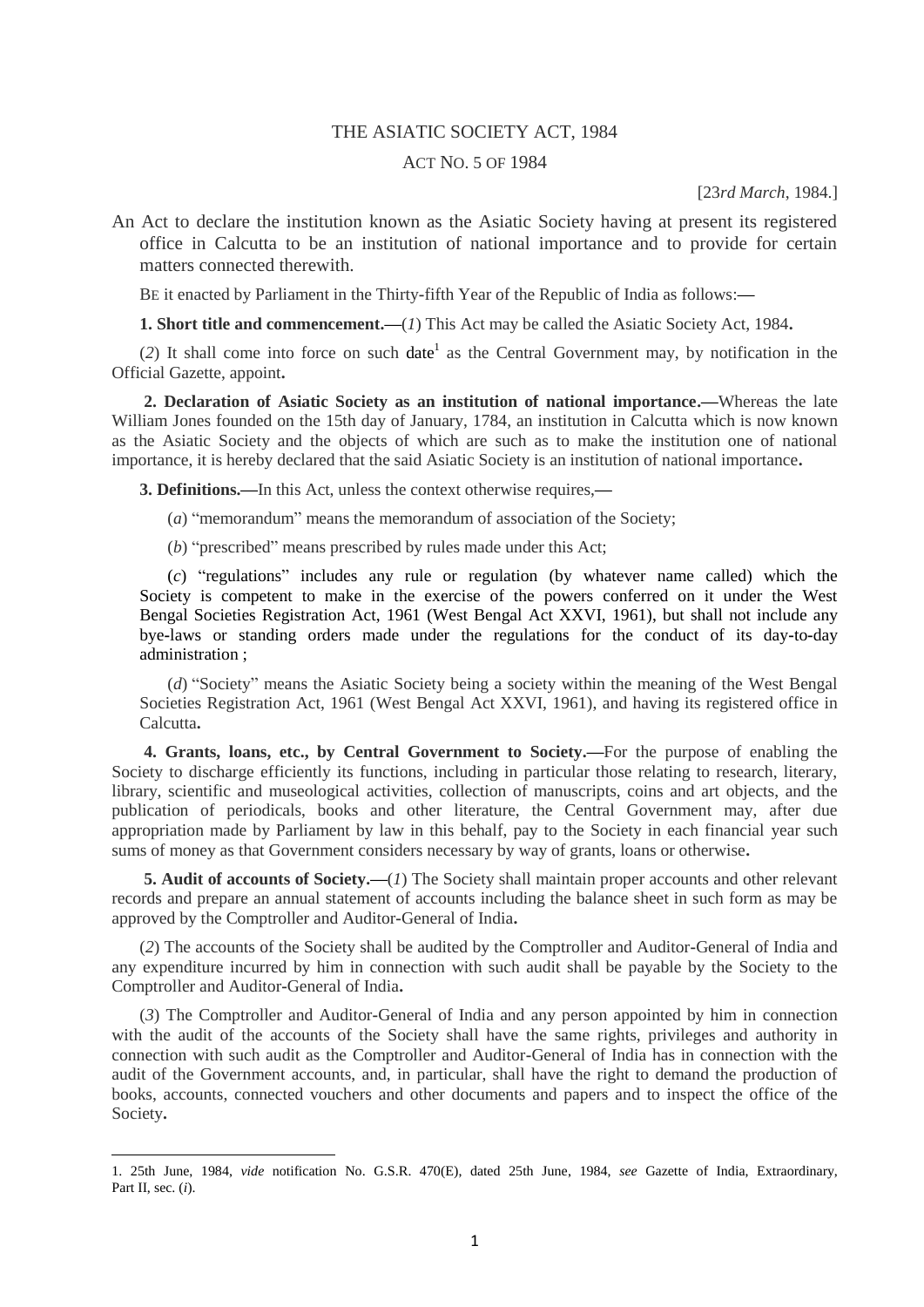(*4*) The accounts of the Society as certified by the Comptroller and Auditor**-**General of India or any person appointed by him in this behalf together with the audit report thereof shall be forwarded annually to the Central Government and that Government shall cause the same to be laid before each House of Parliament**.**

**6. Annual report.—**The Society shall furnish to the Central Government, at such time each year as may be directed, its annual report giving full account of its activities, policies and programmes during the previous year and that Government shall cause the same to be laid before each House of Parliament**.**

**7. Prior approval of Central Government necessary for certain action by Society.—**The Society shall not, except with the previous approval of the Central Government,**—**

(*a*) alter, extend or abridge any of the purposes for which it has been established or for which it is being used immediately before the commencement of this Act, or amalgamate itself either wholly or partially with any other institution or society; or

(*b*) alter or amend in any manner the memorandum or regulations; or

(*c*) sell or otherwise dispose of any property acquired by the Society with money specifically provided for such acquisition by the Central Government**:**

Provided that no such approval shall be necessary in the case of any such movable property or class of movable property as may be specified by the Central Government in this behalf by general or special order; or

(*d*) be dissolved**.**

**8. Planning Board.—**(*1*) For the purpose of advising it with respect to the planning and implementation of the developmental programmes of the Society and other matters concerning the Society, the Central Government may, by notification in the Official Gazette, establish a board to be called the Planning Board (Asiatic Society)**.**

(*2*) The Board shall consist of a Chairman and such other members as may be appointed by the Central Government**.**

(*3*) Subject to any rules which the Central Government may make in this behalf, the Board shall have the power to regulate its own procedure.

(*4*) The term of office of, the procedure to be followed in the discharge of their functions by, the manner of filling casual vacancies among, the allowances, if any, payable to, and other matters concerning, the members of the Board shall be such as may be prescribed**.**

**9. Committees.—**(*1*) The Central Government may, by notifications in the Official Gazette, constitute as many committees, as and when it considers it necessary, consisting of such number of persons as it thinks fit to appoint thereto and assign to each such committee all or any of the following duties, namely:**—**

(*a*) the preparation and submission to the Central Government, as far as possible before the commencement of each financial year, of statements showing programmes of work agreed to be undertaken by the Society during that year for which the Central Government may provide funds as well as general financial estimates in respect of such work;

(*b*) the settlement on broad line of the programmes of such work**.**

(*2*) A committee constituted under sub**-**section (*1*) shall, in discharging its duties with respect to any matter under this section, have due regard to the advice, if any, tendered in respect of such matter under section 8 by the Board to the Central Government**.**

(*3*) Where the Society does not agree to undertake any work suggested by any committee referred to in sub**-**section (*1*), it shall give to the Central Government its reasons for not so agreeing**.**

(*4*) The procedure to be followed by a committee constituted under sub**-**section (*1*) in the discharge of its functions, the allowances, if any, payable to the members of such committee and other matters relating to such committee shall be such as may be prescribed**.**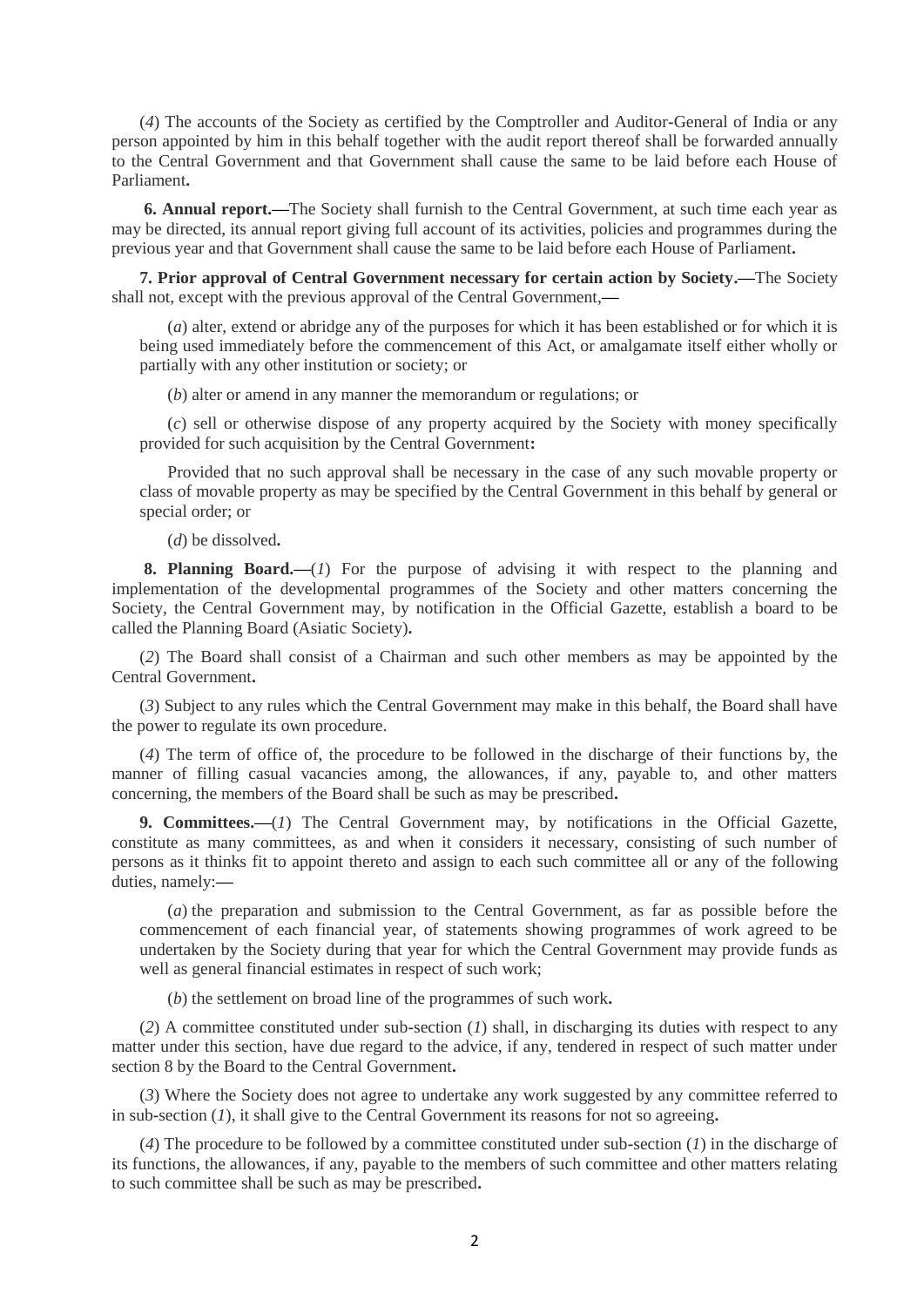**10. Review of work done, inspection of assets, etc.—**(*1*) the Central Government may, by notification in the Official Gazette, constitute a Committee consisting of such number of persons as it thinks fit to appoint thereto for the purpose of**—**

(*a*) reviewing the work done by the Society and the progress made by it;

(*b*) inspecting its buildings, equipment and other assets;

(*c*) evaluating the work done by the Society; and

(*d*) advising Government generally on any matter which in the

opinion of the Central Government is of importance in connection with the work of the Society;

and the Committee shall submit its report thereon in such manner as the Central Government may direct**.**

(*2*) The procedure to be followed by, the allowances, if any, payable to, the members of the Committee and other matters concerning the Committee shall be such as may be prescribed**.**

(*3*) The Committee shall, subject to the provisions of sub**-**section (*4*) and of any rules which the Central Government may make in this behalf, have power to regulate its own procedure**.**

(*4*) Notice shall be given in every case to the Society of the intention to cause a review, inspection or evaluation to be made, and the Society shall be entitled to appoint a representative who shall have the right to be present and be heard at such review, inspection or evaluation**.**

(*5*) The Central Government may address the President of the Society with reference to the result of such review, inspection or evaluation as disclosed in any report of the Committee referred to in sub**-**section (*1*), and the President shall communicate to the Central Government the action, if any, taken thereon**.**

(*6*) When the Central Government has in pursuance of sub**-**section (*5*), addressed the President of the Society in connection with any matter, and the President does not within a reasonable time take action to the satisfaction of the Central Government in respect thereof, the Central Government may, after considering any explanations furnished or representations made on behalf of the Society, issue such directions as it considers necessary in respect of any of the matters dealt with in the report**.**

**11. Society to afford facilities to Committees.—**The Society shall be bound to afford all necessary facilities to the Board constituted under section 8 and to every committee constituted under section 9 or section 10 for the purpose of enabling them to carry out their duties**.**

**12. Power to issue directions to Society.—**(*1*) The Central Government may, if it is satisfied that it is necessary so to do in the public interest issue, for reasons to be recorded and communicated to the Society, such directions as it thinks to the Society, and such directions may include directions requiring the Society**—**

(*a*) to amend the memorandum or to make or amend any regulation within such period as may be specified in the directions;

(*b*) to give priorities to the work undertaken or to be undertaken by the Society in such manner as the Central Government may think fit to specify in this behalf**.**

(*2*) Any directions issued under this section shall have effect, notwithstanding anything contained in any law for the time being in force or in the memorandum or regulations of the Society**.**

**13. Power of Central Government to assume functions of control.—**(*1*) If, in the opinion of the Central Government,**—**

(*i*) the Society without just or reasonable cause has made default in giving effect to any direction issued under sub**-**section (*6*) of section 10 or section 12; or

(*ii*) the Council of the Society has exceeded or abused the powers in relation to the Society or any part thereof;

the Central Government may, by written order, direct the Society within a period to be specified in the order to show cause to the satisfaction of the Central Government against the making of any appointment referred to in sub**-**section (*2*)**.**